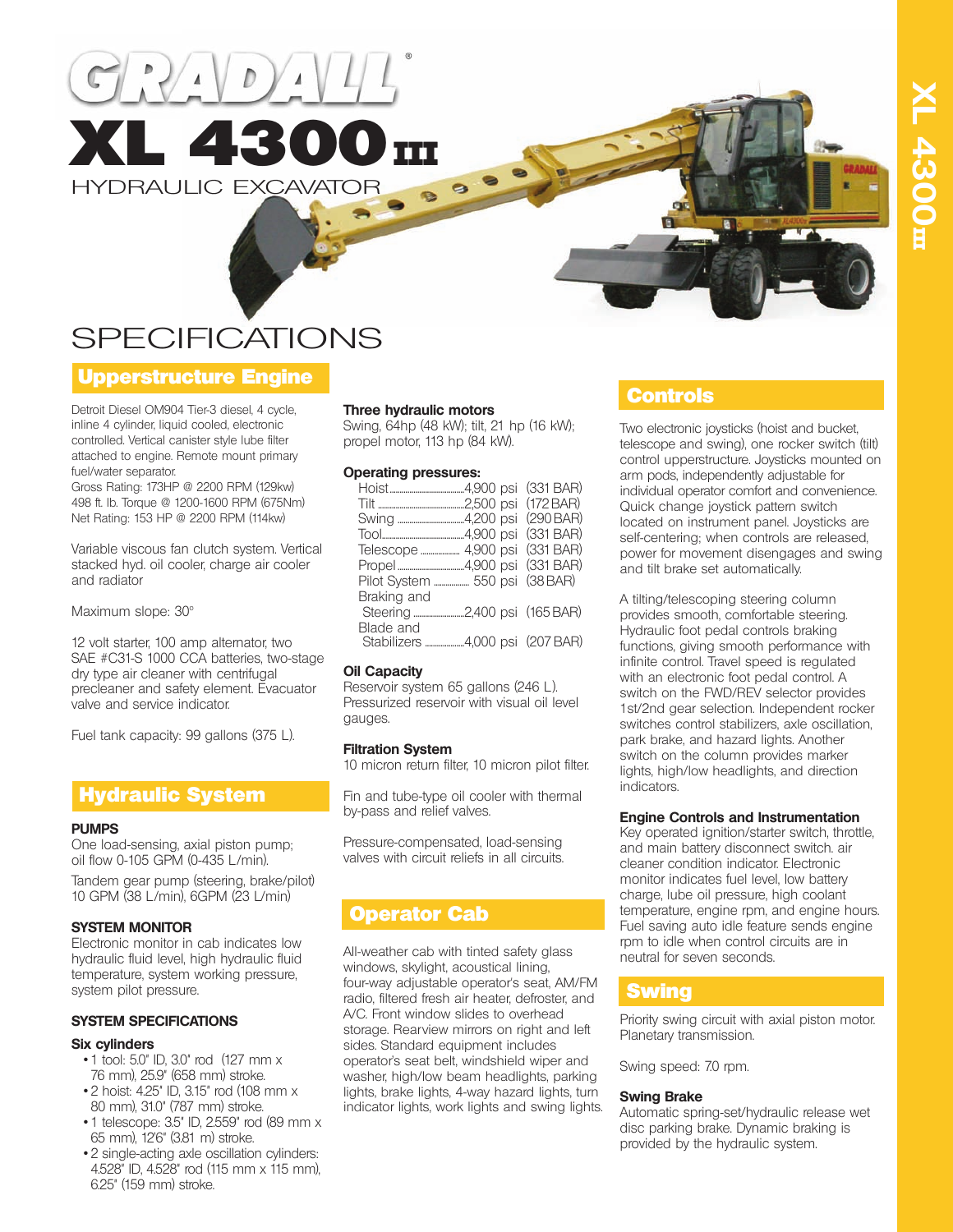## **Undercarriage**

A full-time 4-wheel drive transfer case delivers power from the hydraulic drive motor to the drive axles. Both axles are equipped with internal wet-disc type service brakes. The steering axle is fitted with oscillation lock cylinders. Optional stabilizer arms provide a solid digging platform for increased stability. A blade attachment for finish grading (as shown) is one of many options available for specific applications.

**Tires:** 10.00 x 20 Super-Lug

**Axles:** ZF Model 3070 (FTF 2090)

**Transmission:** ZF Model HL 290

**Drive Motor:** Rexroth A6 Series, 160cc/Rev.

**Minimum Turning Radius:** 25'5" (7.75m)

## Undercarriage Drive Weight

Variable displacement high torque piston motor powers the 2-speed power shift transmission. Speed mode selection can also be done while moving. Electronically operated travel alarm signals excavator movement.

Travel speed on flat, level surface–mph (km/hr):

|                    | <b>Creeper</b><br><b>Mode</b>    | <b>Standard</b><br><b>Mode</b>   |
|--------------------|----------------------------------|----------------------------------|
| <b>First Gear</b>  | $1.4$ mph<br>$(2.2 \text{ kmh})$ | $4.6$ mph<br>$(7.4 \text{ kmh})$ |
| <b>Second Gear</b> | $5.5$ mph<br>$(8.9$ km $h)$      | $17.5$ mph<br>(28.2 kmh)         |

Approximate working weight with 36" (914mm) excavating bucket, fuel tank half full. 43,580 lb (19,768 kg) Outriggers = 2,720 lb (1,234 kg) Blade = 1,529 lb (694 kg)

**Rated bucket breakout force**: 25,405 lb (113 kN).

**Rated boom force:** 22,075 lb (98.2 kN).

| GRADALL Model XL 4300 III Lift Capacity - Ib. (kg) |  |  |  |  |
|----------------------------------------------------|--|--|--|--|
|----------------------------------------------------|--|--|--|--|

|                          |                                    | <b>LOAD RADIUS</b>         |                            |                           |                            |                           |                            |                           |                            |                              |                           |                            |
|--------------------------|------------------------------------|----------------------------|----------------------------|---------------------------|----------------------------|---------------------------|----------------------------|---------------------------|----------------------------|------------------------------|---------------------------|----------------------------|
| <b>LOAD POINT HEIGHT</b> |                                    | $10'$ (3.0m)<br>15' (4.6m) |                            |                           | $20'$ (6.1m)               |                           | 25' (7.6m)                 |                           | <b>MAXIMUM</b>             |                              |                           |                            |
|                          |                                    | <b>OVER</b><br><b>END</b>  | <b>OVER</b><br><b>SIDE</b> | <b>OVER</b><br><b>END</b> | <b>OVER</b><br><b>SIDE</b> | <b>OVER</b><br><b>END</b> | <b>OVER</b><br><b>SIDE</b> | <b>OVER</b><br><b>END</b> | <b>OVER</b><br><b>SIDE</b> | <b>RADIUS</b>                | <b>OVER</b><br><b>END</b> | <b>OVER</b><br><b>SIDE</b> |
|                          | $20'$ (6.1m)                       |                            |                            |                           |                            |                           |                            |                           |                            | 23'4"<br>(7.1m)              | 4980<br>(2260)            | 4980<br>(2260)             |
| Above                    | 15' (4.6m)                         |                            |                            | 10160<br>(4610)           | 10160<br>(4610)            | 7115<br>(3225)            | 7115<br>(3225)             | 5200<br>(2360)            | 5200<br>(2360)             | 25'9"<br>(7.9 <sub>m</sub> ) | 4970<br>(2255)            | 4970<br>(2255)             |
| Ground<br>Level          | $10'$ (3.0m)                       |                            |                            | 12020<br>(5450)           | 12020<br>(5450)            | 8015<br>(3635)            | 7990<br>(3625)             | 5715<br>(2590)            | 5565<br>(2525)             | 27'0"<br>(8.2m)              | 5045<br>(2290)            | 4880<br>(2215)             |
|                          | <b>BOOMLEVEL</b><br>$8'6''$ (2.6m) |                            |                            | 12375<br>(5615)           | 12375<br>(5615)            | 8190<br>(3715)            | 7935<br>(3600)             | 5820<br>(2640)            | 5530<br>(2510)             | 27'2"<br>(8.3m)              | 5080<br>(2305)            | 4800<br>(2175)             |
|                          | $5'$ (1.5m)                        |                            |                            | 12540<br>(5690)           | 12150<br>(5510)            | 8195<br>(3715)            | 7790<br>(3535)             | 5760<br>(2615)            | 5445<br>(2470)             | 27'2''<br>(8.3m)             | 5005<br>(2270)            | 4715<br>(2140)             |
| <b>At Ground Level</b>   |                                    |                            |                            | 11190<br>(5075)           | 11190<br>(5075)            | 7945<br>(3605)            | 7570<br>(3435)             | 5630<br>(2555)            | 5310<br>(2410)             | 26'5"<br>(8.1 m)             | 5140<br>(2330)            | 4840<br>(2195)             |
|                          | $5'$ (1.5m)                        | 10180<br>(4620)            | 10180<br>(4620)            | 8990<br>(4080)            | 8990<br>(4080)             | 7000<br>(3175)            | 7000<br>(3175)             |                           |                            | 24'7"<br>(7.5m)              | 5495<br>(2490)            | 5340<br>(2420)             |
| <b>Below</b><br>Ground   | $10'$ (3.0m)                       | 6710<br>(3045)             | 6710<br>(3045)             | 6905<br>(3130)            | 6905<br>(3130)             | 5870<br>(2665)            | 5870<br>(2665)             |                           |                            | 21'3''<br>(6.5m)             | 5580<br>(2530)            | 5580<br>(2530)             |
| Level                    | 15' (4.6m)                         | 4470<br>(2030)             | 4470<br>(2030)             | 5220<br>(2370)            | 5220<br>(2370)             |                           |                            |                           |                            | 15'6"<br>(4.6m)              | 5205<br>(2360)            | 5205<br>(2360)             |

The above loads re in compliance with the SAE standard J1097 DEC2005. They do not exceed 87% of hydraulic lifting capactiy or 75% of tipping capacity.

Loads showin in shaded areas indicate the load is limited by tipping rather than hydraulic lift capacity.

The rated lift capacity is based on the machine being eqipped with 8,850 lb (4014 kg) counterweight, standard boom, standard tires, no auxiliary hydraulics, and no bucket.

Adjust the listed rated capacities by subtracting the value listed for bucket/attachment used:

| 8065-6007 60" (1.5m)           | Ditching -                    |          | 807 lbs. (366kg) |
|--------------------------------|-------------------------------|----------|------------------|
| 8065-6006 66" (1.7m)           | Ditching - 892 lbs. (405kg)   |          |                  |
| 8065-6118 72" (1.6m)           | Ditching - 1148 lbs. (521kg)  |          |                  |
| 8045-6020 24" (610mm)          | Excavating - 603 lbs. (274kg) |          |                  |
| 8045-6021 30" (762mm)          | Excavating - 660 lbs.         |          |                  |
| 8045-6022 36" (914mm)          | Excavating - 741 lbs.         |          |                  |
| 8045-6023 42" (1.1m)           | Excavating - 841 lbs.         |          |                  |
| 8065-6117 48" (1.5m)           | Excavating - 959 lbs.         |          |                  |
| 8065-6013 72" (1.8m)           | Dredging - 1114 lbs.          |          |                  |
| 8065-6102 40" (1.0m)           | Pavement - 1262 lbs.          |          |                  |
| 8065-6024 8' (2.4m)            | Blade -                       | 630 lbs. |                  |
| 8065-6009 Single Tooth Ripper- |                               | 557 lbs. |                  |

• Note: Bucket adjustment values are 87% of the actual bucket weights.

The load point is located on the bucket pivot point, including loadslisted for maximum radius.

Do not attempt to lift or hold any load greater than these rated values at specified load radii and heights. The weight of slings and any auxiliary devices must be deducted from the rated load to determine the net load that may be lifted.

ATTENTION: All rated loads are based on the machine being stationary and level on a firm supporting surface. The user must make allowance for particular job conditions such as soft or uneven ground, out of level conditions, experience of personnel, etc. The operator and other personnel must read understand the operator manual before operating this machine. Rules for safe operation of equipment must be adhered to at all times.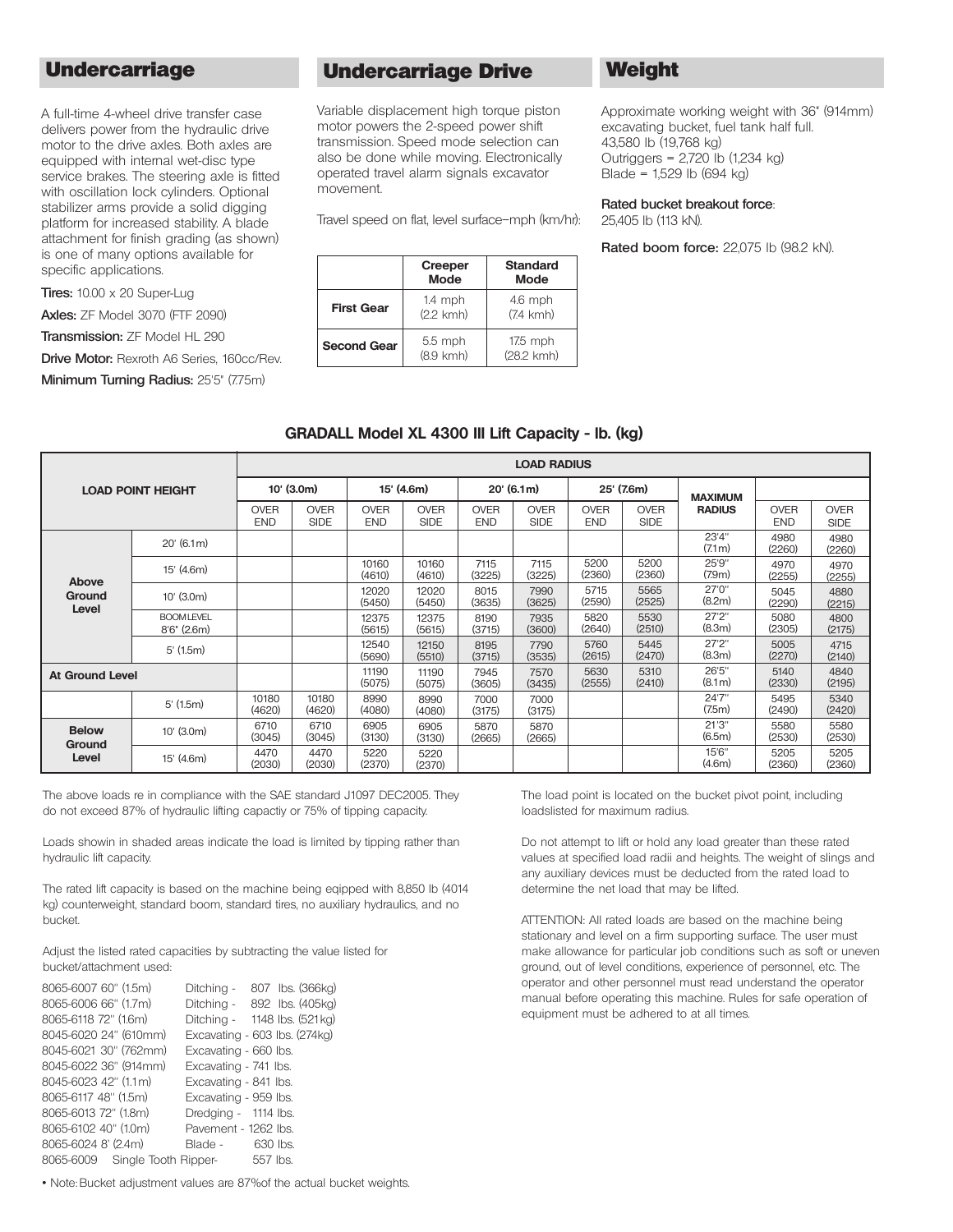





 $J\bar{3}$ 

 $17$ 

## **Dimensions**

- **A** Overall length with bucket open (travel position): 26'3" (8.0)
- **A1** Overall length without bucket (travel position): 22'11" (7.0)
- **A3** Overall length with bucket open (shipment position): 26'6" (8.1)
- **A4** Overall length with bucket closed (shipment position): 23'9" (7.2)
- **A5** Overall length without bucket (shipment position): 23'3" (7.1)
- **B** Overall height with bucket open (travel position): 12'10" (3.9)
- **B1** Overall height without bucket (travel position): 11'10" (3.6)
- **B2** Overall height with bucket open (shipment position): 11'6" (3.5)
- **B3** Overall height without bucket (shipment position): 10'11" (3.3)
- **C1** Width of upperstructure: 8'6" (2.6)
- **D** Minimum clearance, upperstructure to undercarriage: 3" (78mm)
- **E** Swing clearance, rear of upperstructure: 8'0" (2.4)
- **F** Top of cab to groundline: 10'7" (3.2)
- **G** Clearance, upperstructure to groundline: 4'2" (1.3)
- **J1** Axis of rotation to centerline of fixed axle: 3'6" (1.1)
- **J2** Wheelbase of undercarriage: 8'9" (2.7)
- **J3** Axis of rotation to front of undercarriage: 7'0" (2.1)
- **J4** Nominal overall length of undercarriage: 12'3" (3.7)
- **J5** Axis of rotation to front option attachment pin: 6'9" (2.1)
- **J6** Axis of rotation to rear option attachment pin: 4'9" (1.4)
- **J7** Outrigger length, attachment pin to pad in up position: 2'7" (0.8)
- **J8** Outrigger length, attachment pin to pad in down position: 3'3" (1.0)
- **J9** Blade length, attachment pin across blade in up position: 3'4" (1.0)
- **K** Overall width undercarriage: 9'1" (2.8)
- **K1** Overall width outrigger (up position): 8'4" (2.5)
- **K2** Overall width blade: 9'0" (2.7)
- **L** Overall width outrigger (down position): 10'8" (3.3)
- **N** Ground clearance (per SAE J1234): 11" (275 mm)
- **N1** Ground clearance (outrigger option): 12" (300 mm)
- **Z** Blade above ground (option): 1'8" (505 mm)
- **Z1** Depth below ground level of blade (option): 7" (166 mm)
- **Z2** Depth below ground level of outrigger (option): 6" (142 mm)
- **AA** Maximum radius at groundline: 30'4" (9.2)
- **AB** Maximum digging depth: 21'3" (6.5)
- **AC** Maximum depth for 8' level cut: 19'6" (5.9)
- **AD** Minimum radius for 8' level cut at depth "AC": 7'3" (2.2)
- **AF** Maximum depth of vertical wall which can be excavated: 3'5" (1.0)
- **AG** Minimum level cut radius with bucket flat on groundline: 12'6" (3.8)
- **AH** Minimum radius at groundline: 8'4" (2.5)
- **AK** Boom pivot to groundline: 6'5" (2.0)
- **AL** Boom pivot to axis of rotation: 1'11" (585 mm)
- **AP** Bucket tooth radius: 3'10" (1.2)
- **AQ** Boom pivot angle: 30° Up and 75° Down
- **AS** Bucket pivot angle: 165°
- **AU** Maximum telescoping boom length (boom pivot to bucket pivot): 25'3" (7.7)
- **AV** Minimum telescoping boom length (boom pivot to bucket pivot): 12'9" (3.9)
- **AW** Telescoping boom travel: 12'6" (3.8)
- **AX** Bucket tilt angle (both sides of center): 110°
- **BA** Maximum radius of working equipment: 31'0" (9.5)
- **BB** Maximum height of working equipment: 24'2" (7.4)
- **BC** Maximum bucket tooth height: 22'4" (6.8)
- **BD** Minimum clearance of bucket teeth with bucket pivot at maximum height: 17'0" (5.2)
- **BE** Minimum clearance of fully curled bucket at maximum boom height: 11'2" (3.4)
- **BF** Minimum clearance of bucket teeth at maximum boom height: 10'9" (3.3)
- **BG** Maximum height of working equipment with bucket below groundline: 14'9" (4.5)
- **BH** Radius of bucket teeth at maximum height: 26'4" (8.0)
- **BJ** Minimum radius of bucket teeth at maximum bucket pivot height: 19'8" (6.0)

Metric units are meters (m) unless noted